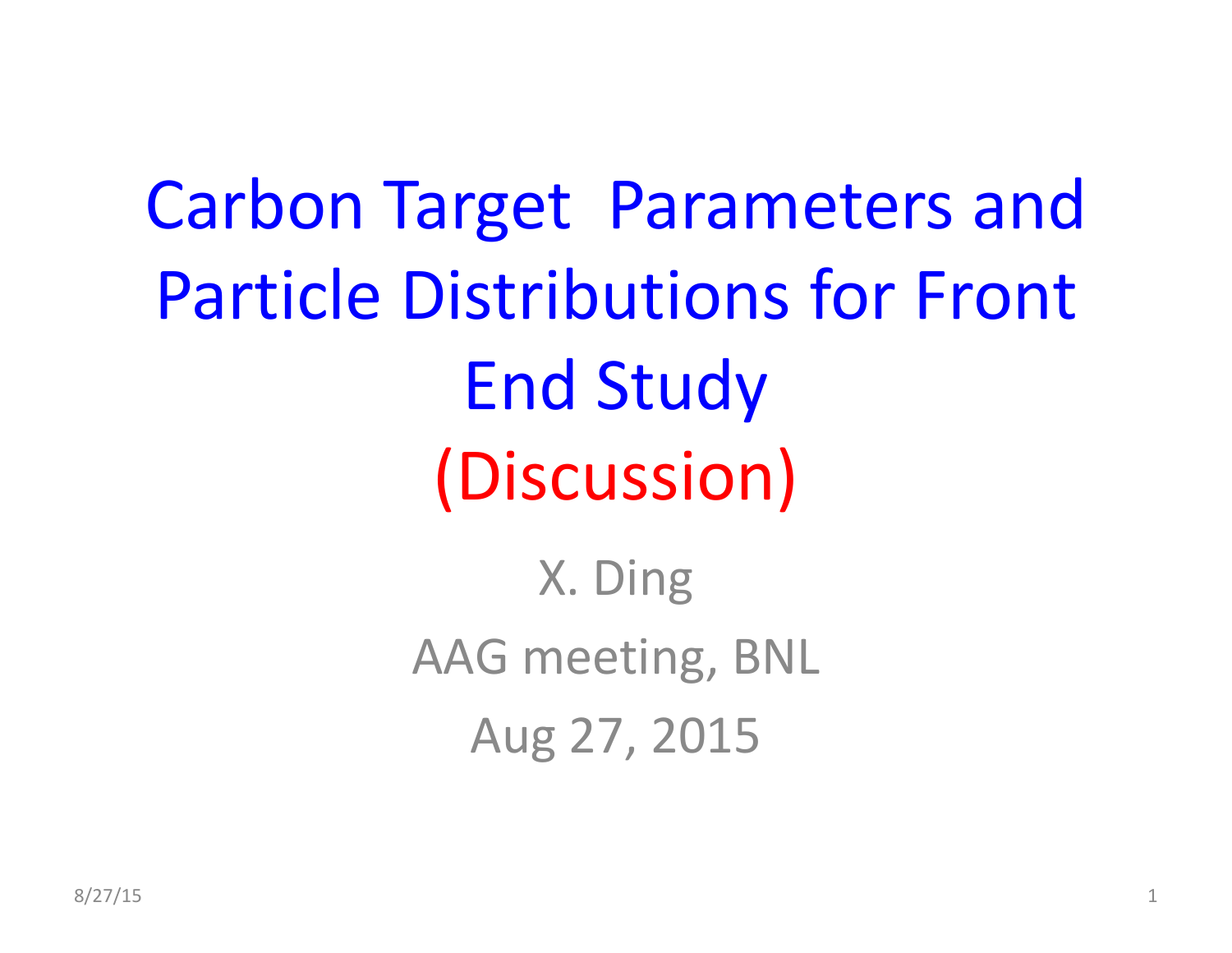### Introduction

- MARS15 (BNL Spot Cluster)
- ROOT based geometry setting without BE windows for 20t02T5m and 20to 4T5m configuration (Carbon target,  $1.8$  g/cm<sup>3</sup>)
- No SMIN card and 400,000 events
- KE at 6.75 GeV, 5 micron beam emittance, launched at *z* <sup>=</sup> ‐100 cm (other beam emittance?)
- Collect all particles at *<sup>z</sup>* <sup>=</sup> 50 <sup>m</sup> with KE selection of min. of 40 MeV and max. of 180 MeV or 300 MeV
- Particle distribution at z = 2 m and 5 m (other location ?) for Front End Study (N <sup>=</sup> 400,000 or 2000,000?). 8/27/15 2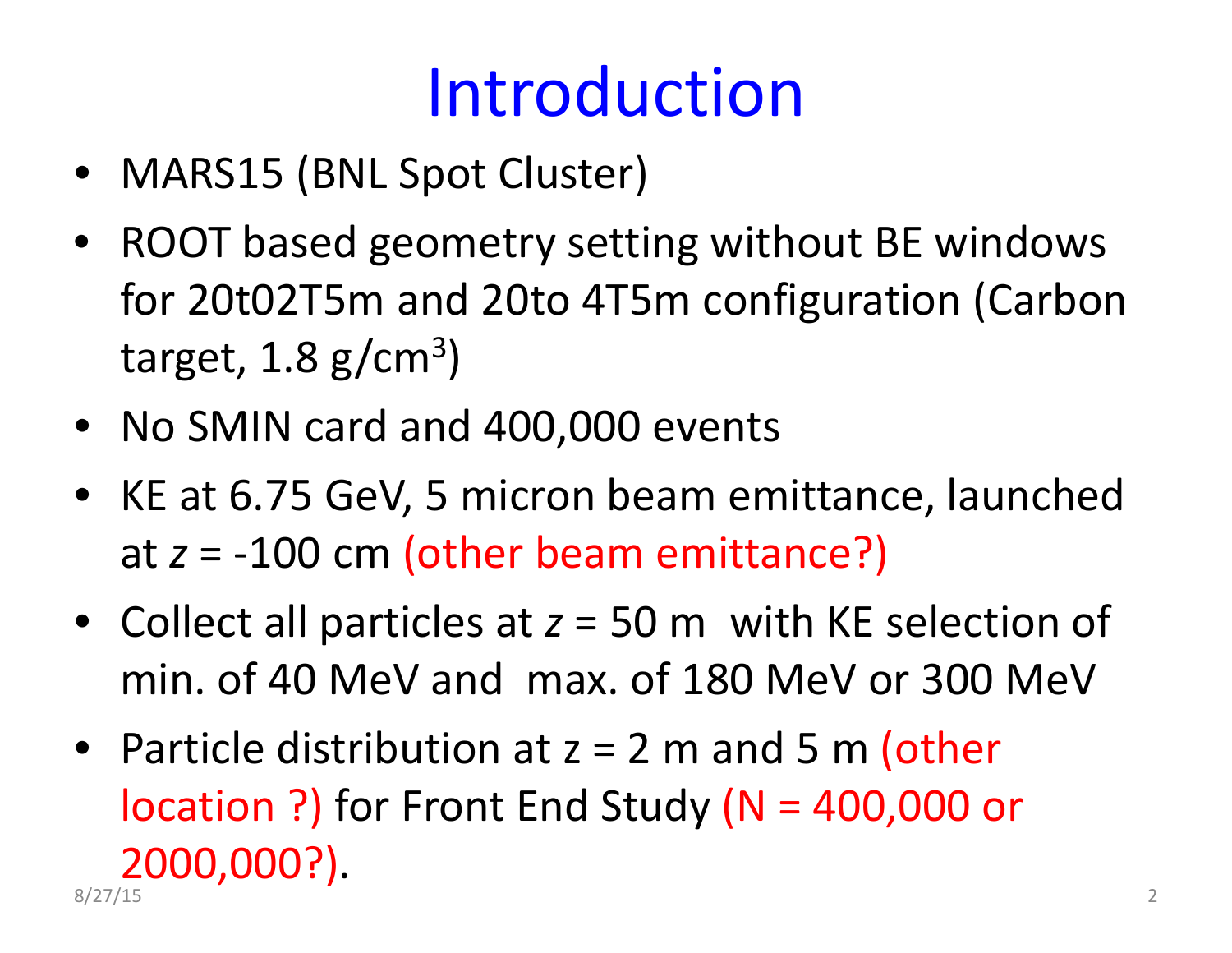# Carbon Target Parameters for Front End Study ?

- Target Length: 100 cm
- Target Radius: 1 cm
- Beam Radius: 0.25 cm
- Beam Angle or Target Angle: 65 mrad
- Beam/Target Crossing Angle: 0 mrad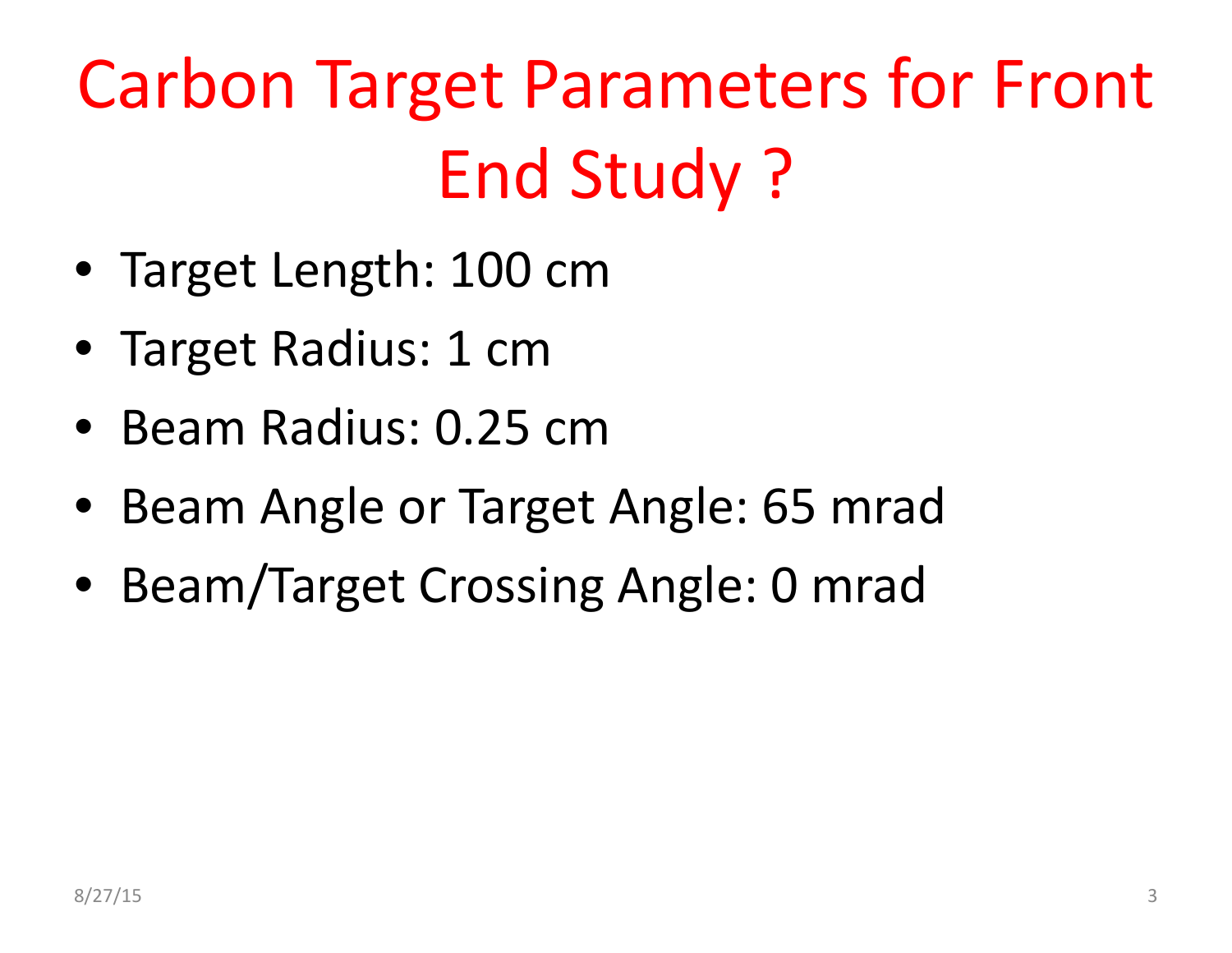# Backup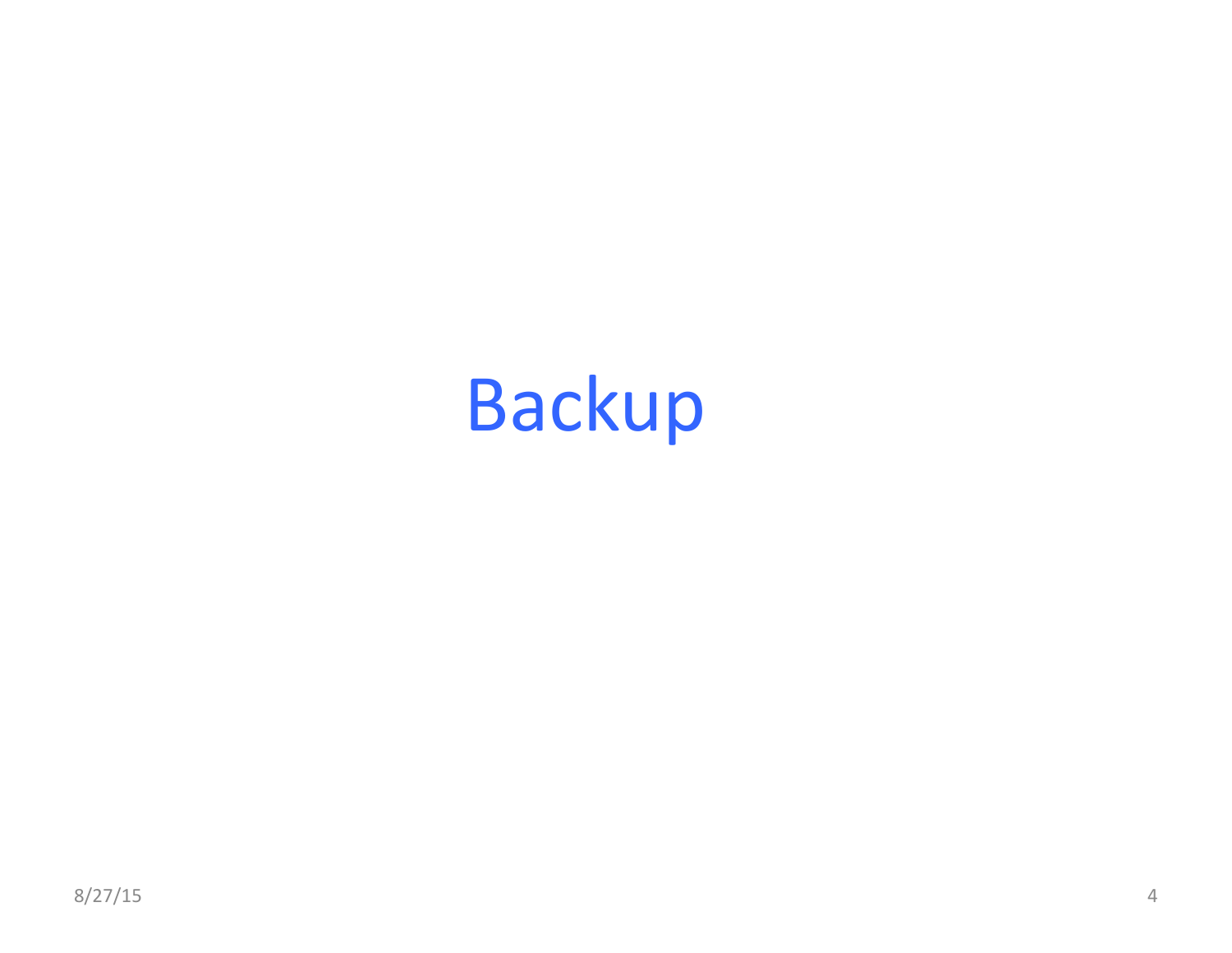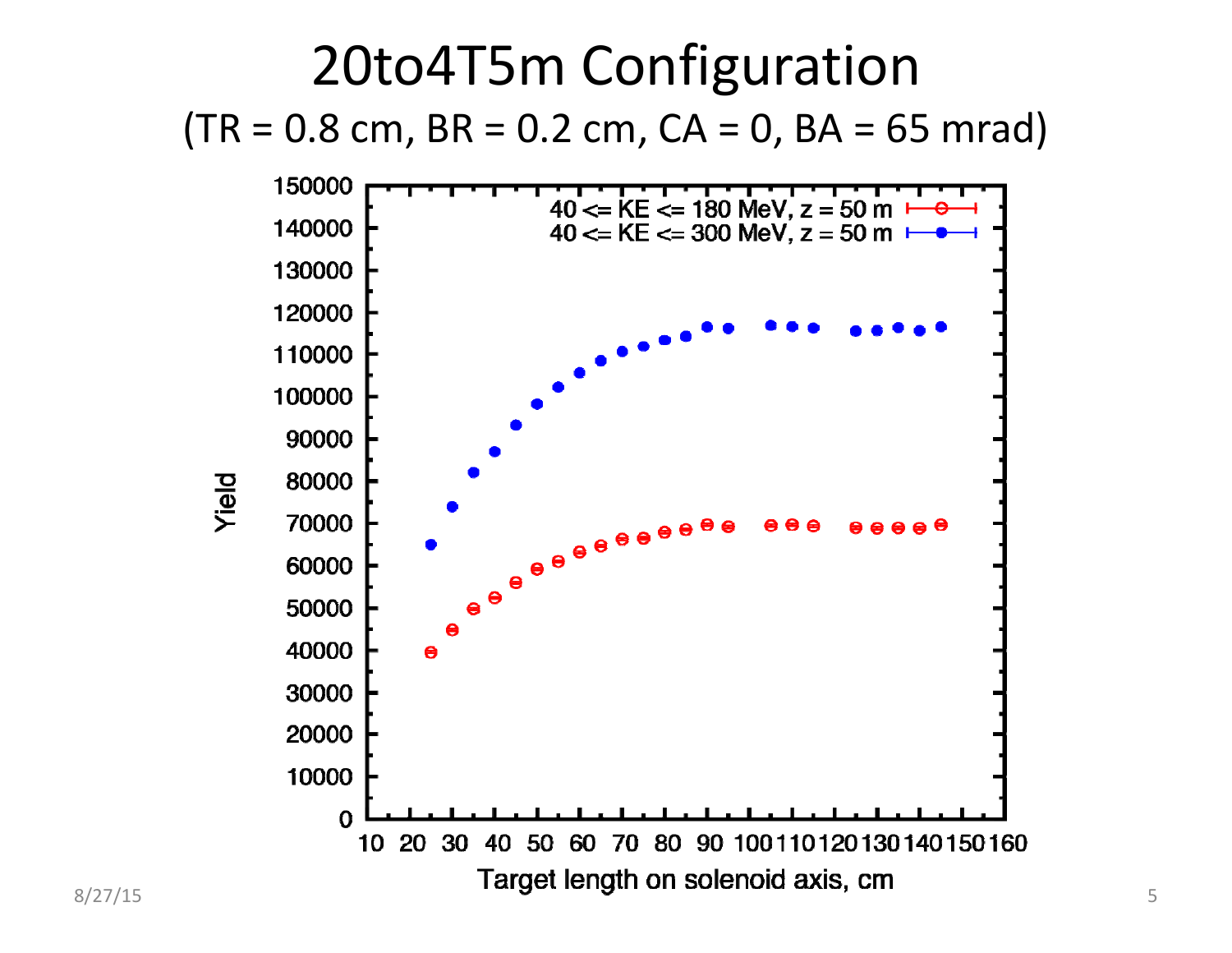

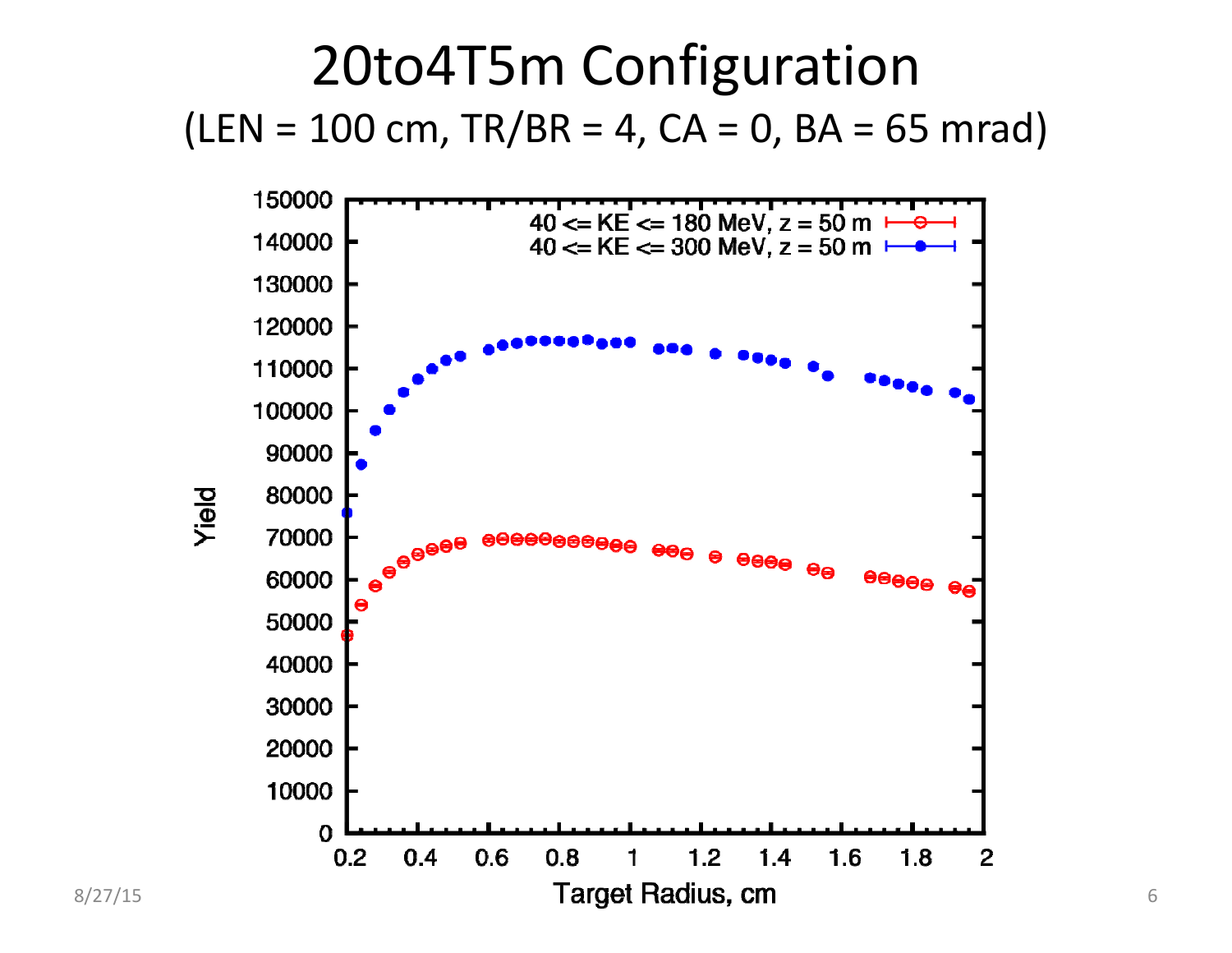



Yield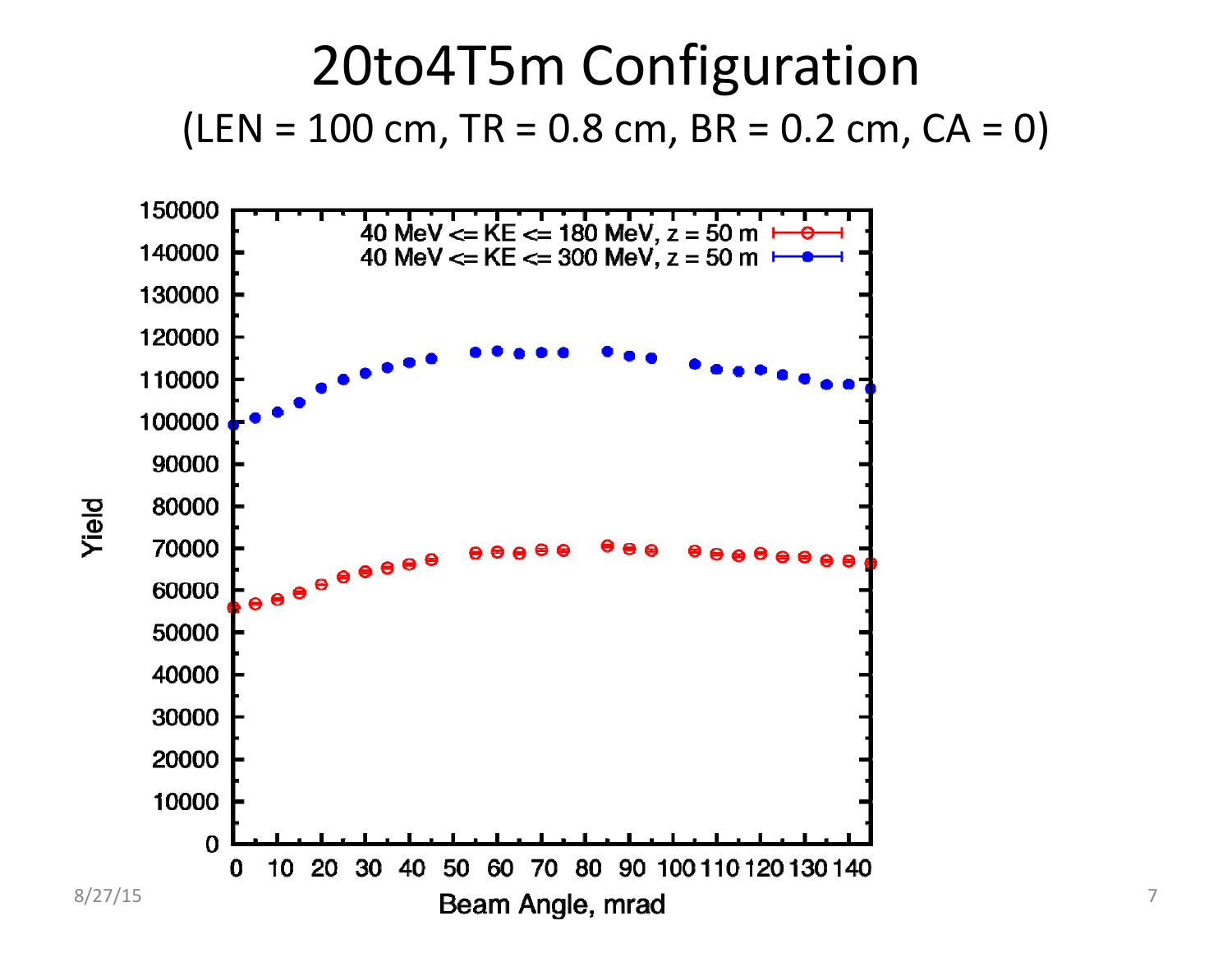### 20to4T5m Configuration  $(LEN = 100 cm, TR = 0.8 cm, BR = 0.2 cm, BA = 65 mrad, CA = 0)$

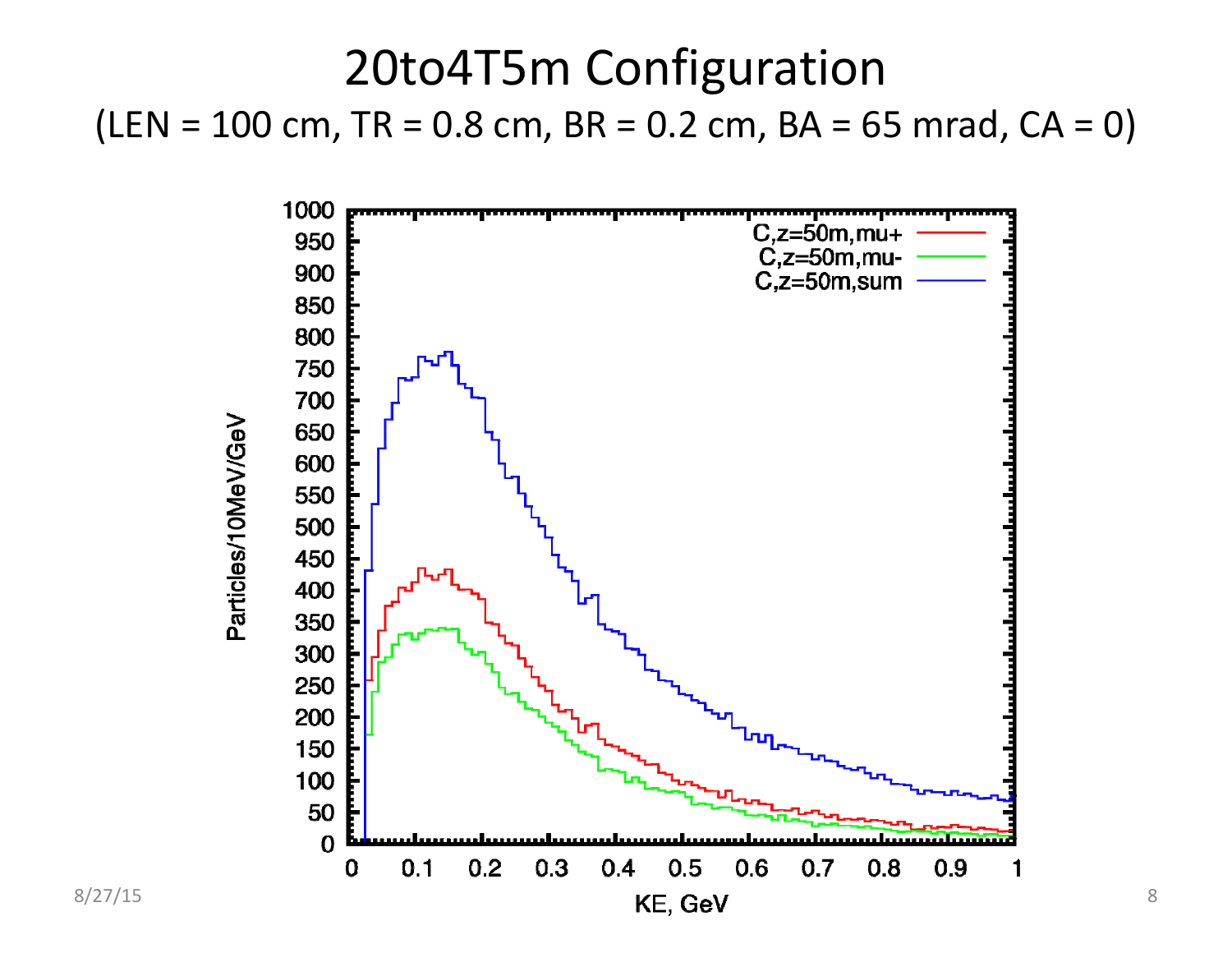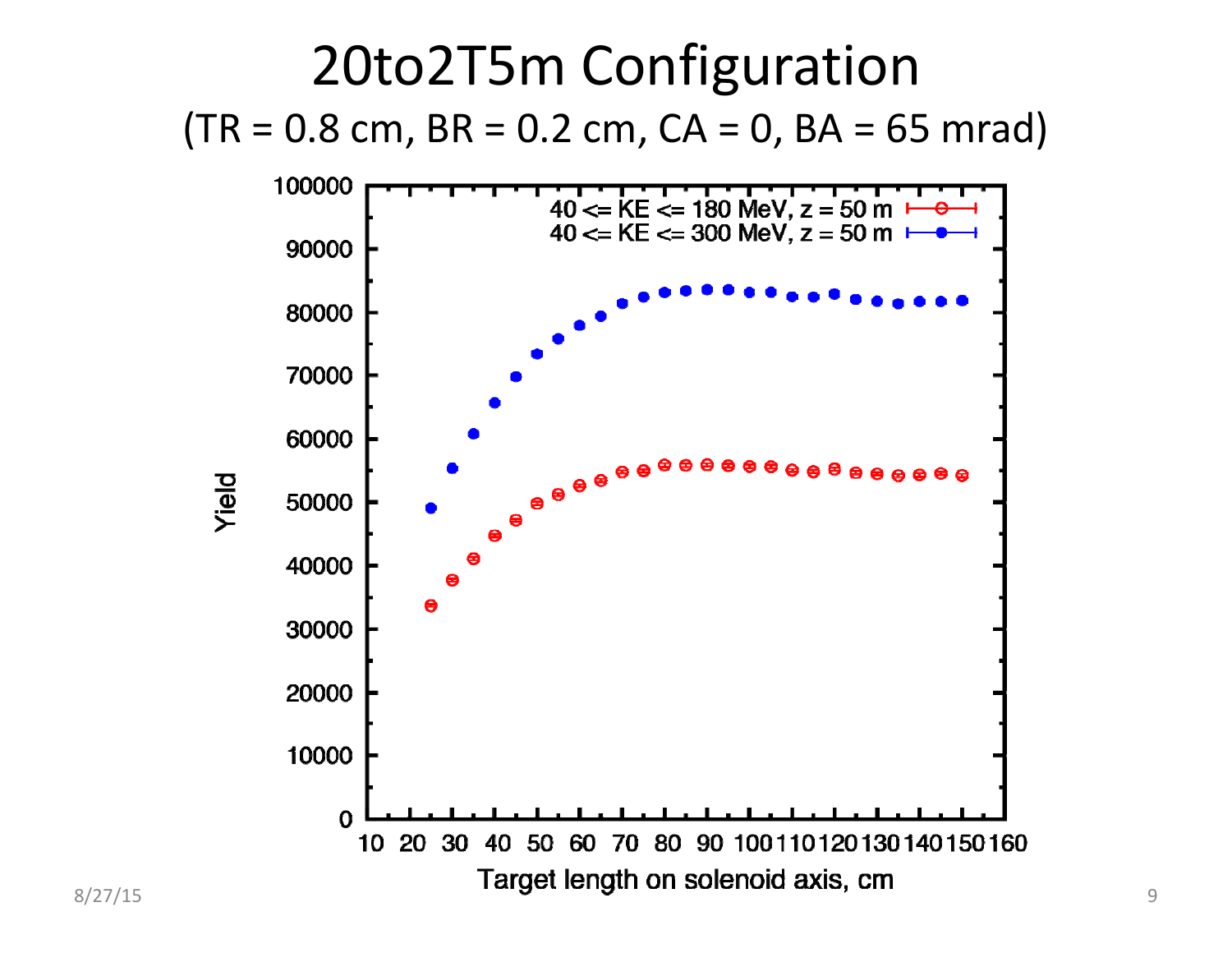### 20to2T5m Configuration  $(LEN = 100 cm, TR/BR = 4, CA = 0, BA = 65 mrad)$

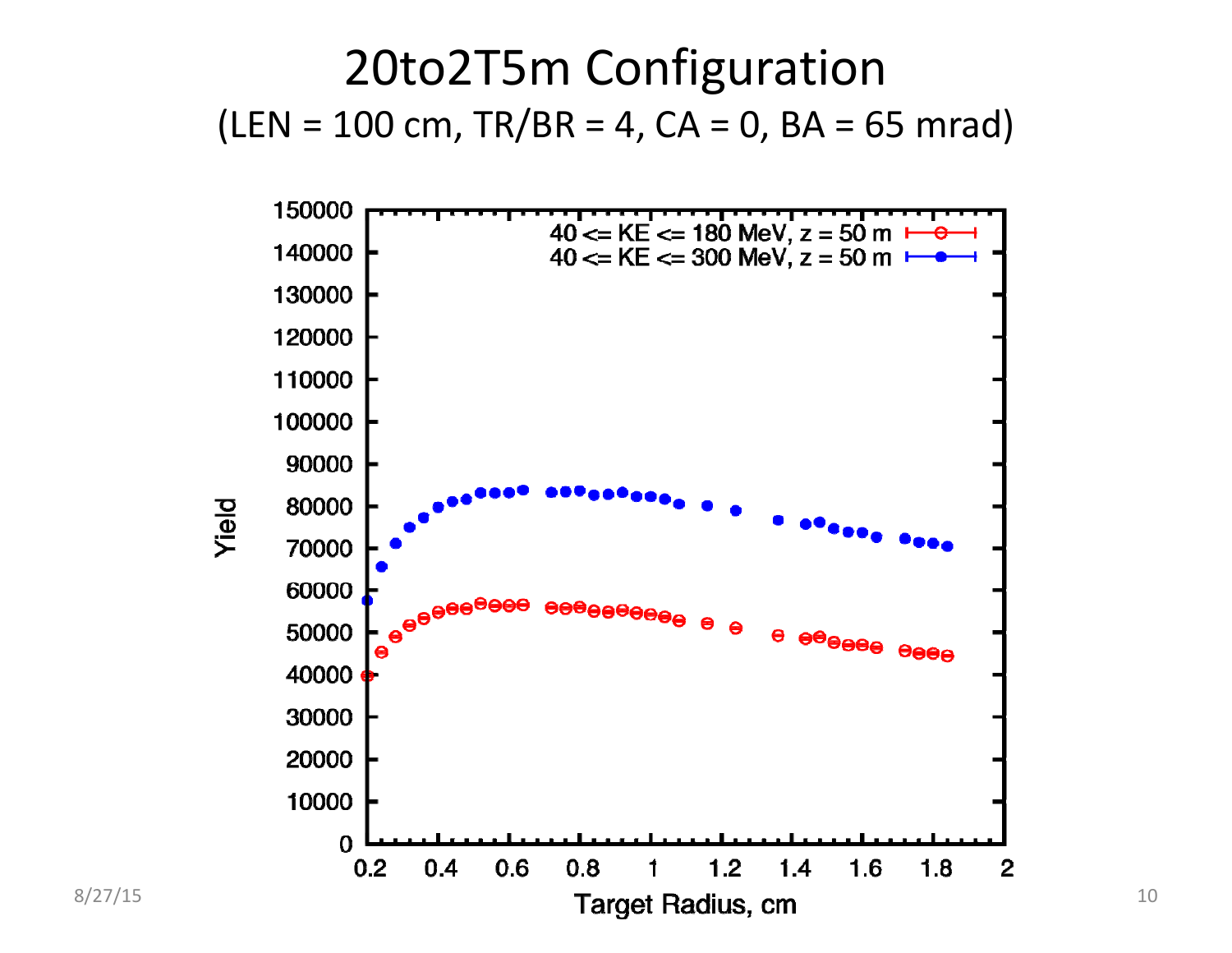20to2T5m Configuration  $(LEN = 100 cm, TR = 0.8 cm, BR = 0.2 cm, CA = 0)$